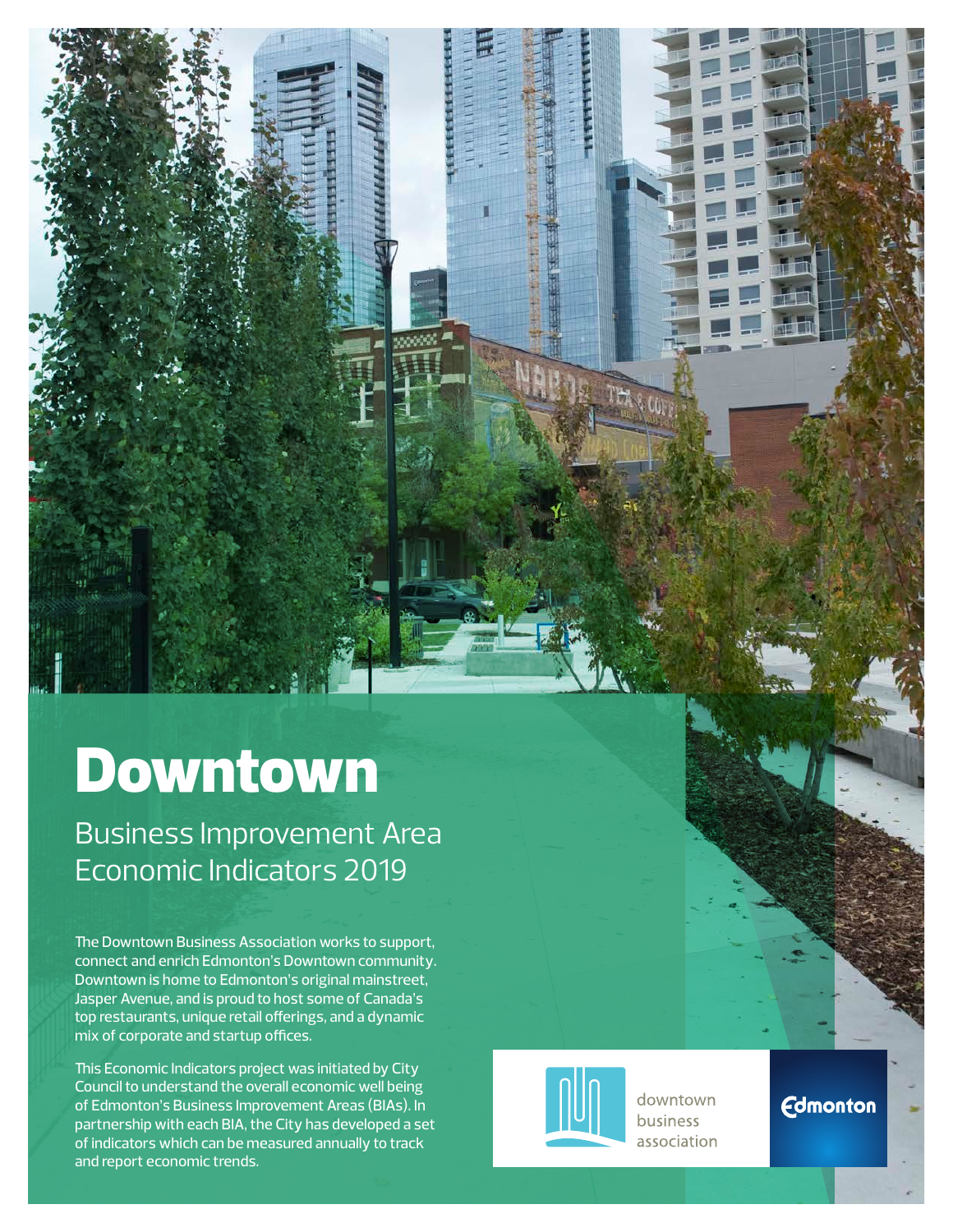#### **individual businesses are thriving**

#### businesses report they are stable, growing or in decline



Decrease in respondents who reported growing success\*

## **patrons report the bia is aesthetically pleasing**



Increase in respondents who agree\*

### **number of businesses within a bia is stable or growing**

number of licenced businesses, year-over-year

2017 **New Licences**

பட **Total Licenced Businesses: 989** +141 **Change from 2016: 112**

**Total Licenced Businesses: 1118**

**Change from 2017: 182**

+182 2018 **New Licences**



பா **Total Licenced Businesses: 1168 Change from 2018: 50**

Decrease in New Licences\*

ūТ.

Increase in Total Licences<sup>\*</sup>  $\overline{H}$  = 100 New Business Licences

### **businesses report they are satisfied with the mix of existing businesses in the area**



Decrease in respondents who indicated satisfaction\*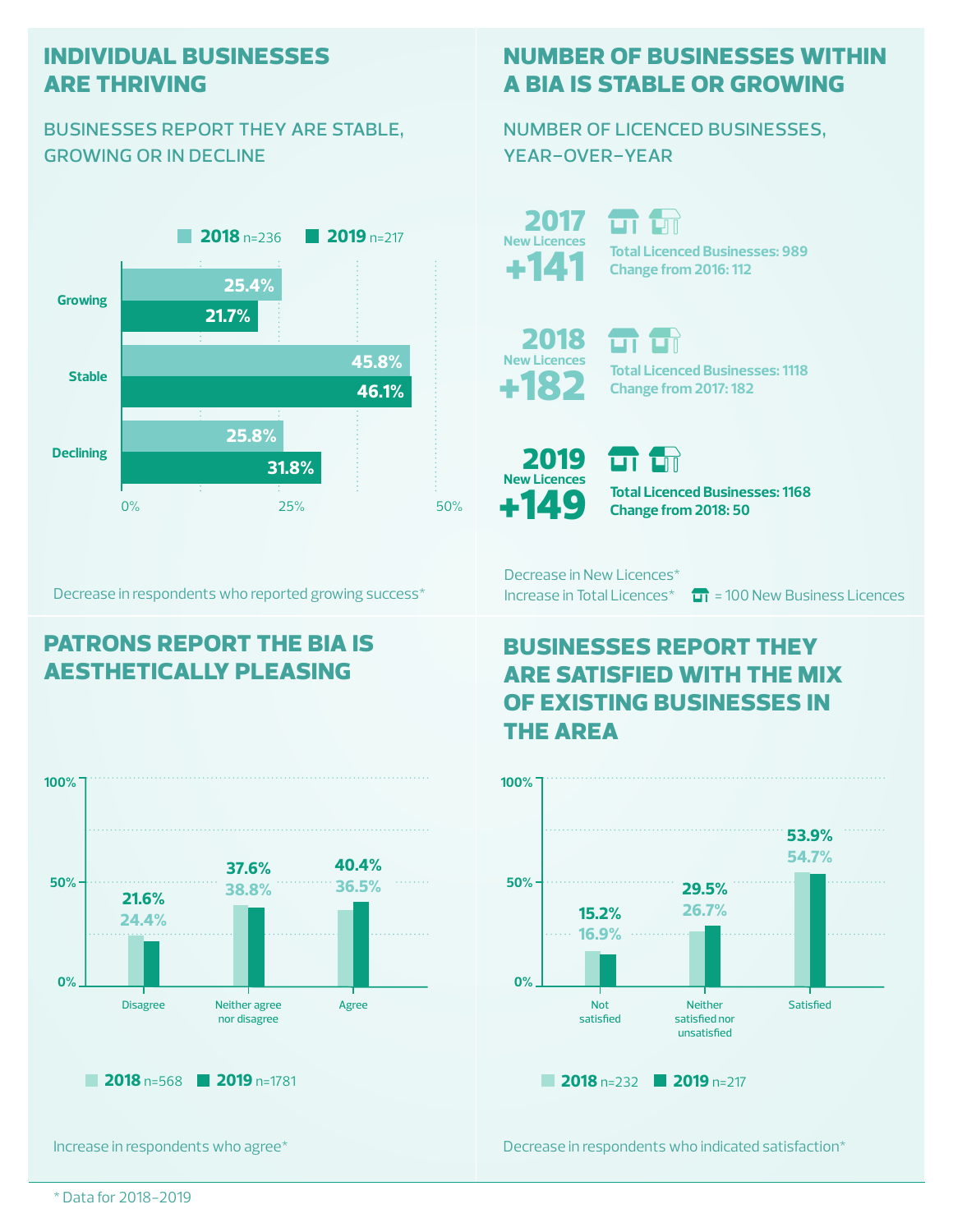

## **bia property is desirable**

average commercial assessment value, by asset type



**patrons report the area is a destination location**